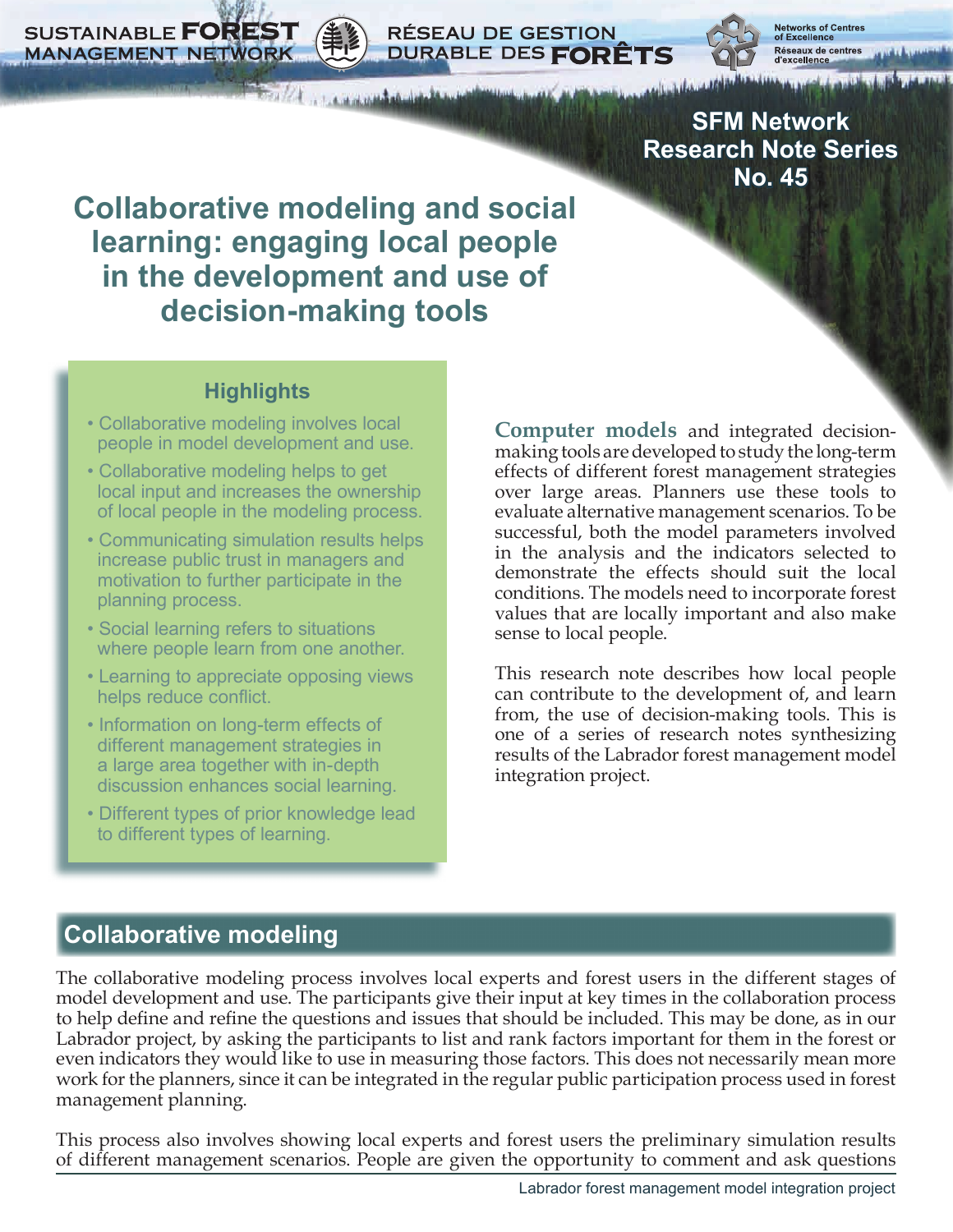about the results and scenarios. The input is then used to refine the model or to create new management alternatives and exploratory scenarios.

Collaborative modeling has two equally important benefits. First, it helps to assemble the information on local conditions and values essential for the model development. Second, it increases the local ownership of the modeling process. In this way it also facilitates knowledge transfer.

### **Communicating modeling results**

When model simulation results are shown to local people, they are better able to understand potential long-term and large-scale consequences of different management alternatives. Many of these consequences are difficult to understand without modeling tools. Information about long time scales and large areas demonstrates the complexity of the planning tasks faced by forest managers. When local people understand and appreciate the complexity of forest management planning, their trust both in managers and the planning process may increase. The time scales relevant for sustainable forest management may extend up to 200-400 years or longer, over multiple human lifetimes. That means searching for answers to questions like "What kind of forest will your grandchildren's children have?" In communicating simulation results for a large area, care should be taken to avoid giving too much attention to specific places, but instead placing the emphasis on the responses of key indicators at a landscape scale. This is important since many ecological processes like disturbance by fire act at a landscape scale.

#### *Approaches to illustrating modeling results*

Communicating simulation results requires interpretation and presentation in a form that is understandable to the participants. Simulation results can be illustrated in various ways including tables, graphs or time series of maps. Different visualization methods can also be used either at stand or at landscape levels to show what the forest would look like under different management regimes.



**Figure 1.** An example of illustration using a graph format: Development of the area of old forest with stand age 120 years or more in the three main scenarios in Central Labrador: 1. No conservation scenario with logging permitted everywhere, 2. 20 year plan scenario where logging is not permitted in 59 % of the forest land, and 3. Alternative plan scenario where logging is not permitted in 47 % of the forest land, and small habitats and special features are not protected. During the simulation period of 400 years, the area of old forest in the 20 year plan scenario and the alternative plan scenario remain stable, but in the no conservation scenario the area of old forest is reduced by about 36 % from the current situation.

Photorealistic visualization shows pictures of real places that are manipulated using computers to show future forest conditions based on management decisions. It is easy to understand, since it relates to people's personal experience in the forest. However, it is time-intensive and puts a lot of emphasis on the visual aspects, and not all indicators can be visualized. For example, the projected quantity of old forest in a landscape is better illustrated using a graph or table (Figure 1), while its spatial variation may be best communicated using maps (Figure 2). Tables are useful in summarizing the key features of each scenario (Table 1), making it possible to compare their positive and negative effects. Presenting information in this format may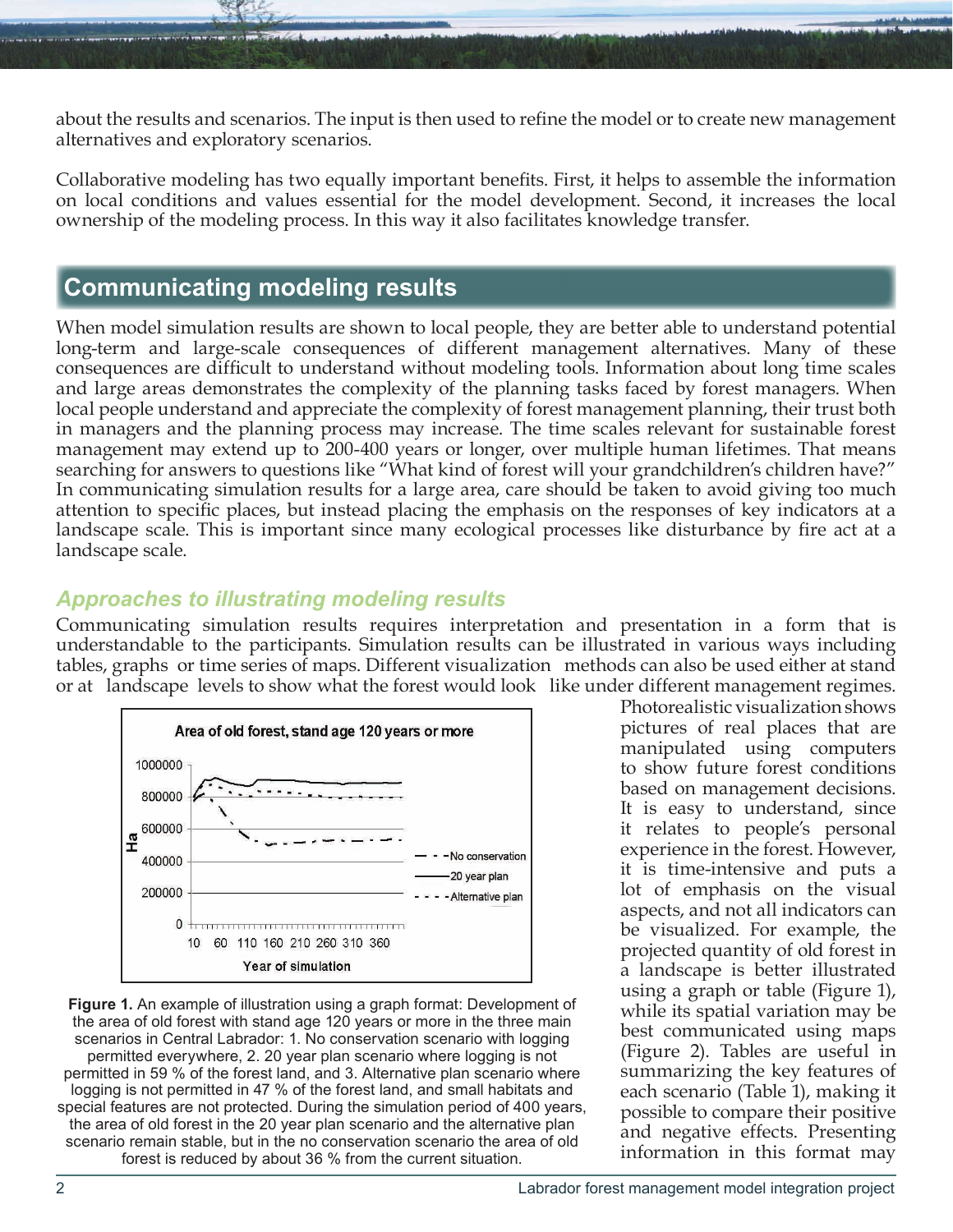not be ideal for all publics. More research is needed on the usefulness of different visualization tools for different publics.



**Figure 2.** An example of illustration using a time series of maps: Development of stand age in two scenarios in Central Labrador. During a simulation period of 200 years, the area of stands over 150 years old is reduced to a fraction of the current situation in the no conservation scenario, whereas in the 20 year plan scenario, where in 59 % of the forest land logging is not permitted, the area of stands over 150 years is maintained at the current level or even increased. There is some uncertainty in the age classification of the oldest stands in the data.

|                              | Quantity of Wood Cut | <b>Biodiversity</b>                   | Roads                       |
|------------------------------|----------------------|---------------------------------------|-----------------------------|
| No conservation<br>scenario  | maximum              | Negative effects<br>on biodiversity   | A lot of roads built        |
| 20 year plan<br>scenario     | minimum              | <b>Biodiversity well</b><br>protected | Medium km of roads built    |
| Alternative plan<br>scenario | medium               | <b>Biodiversity</b><br>protected      | The least km of roads built |

**Table 1.** An example of illustration using a table: Summary of the effect of the three main scenarios on three key indicators in Central Labrador.

#### *Communicating uncertainties*

The uncertainties involved in simulation results must be clearly stated. Everyone should understand that decision-making tools are not designed or intended to predict the future, but rather to illustrate possible outcomes of different forest management strategies. Talking about the future always involves uncertainty. Models provide a simplified illustration of the forest and a certain level of uncertainty exists in our overall knowledge of the important factors and how they interact. Uncertainty related to the input data also exists. Modellers spend a lot of time understanding these uncertainties, and it is essential that a corresponding amount of time is taken in communicating them to local people.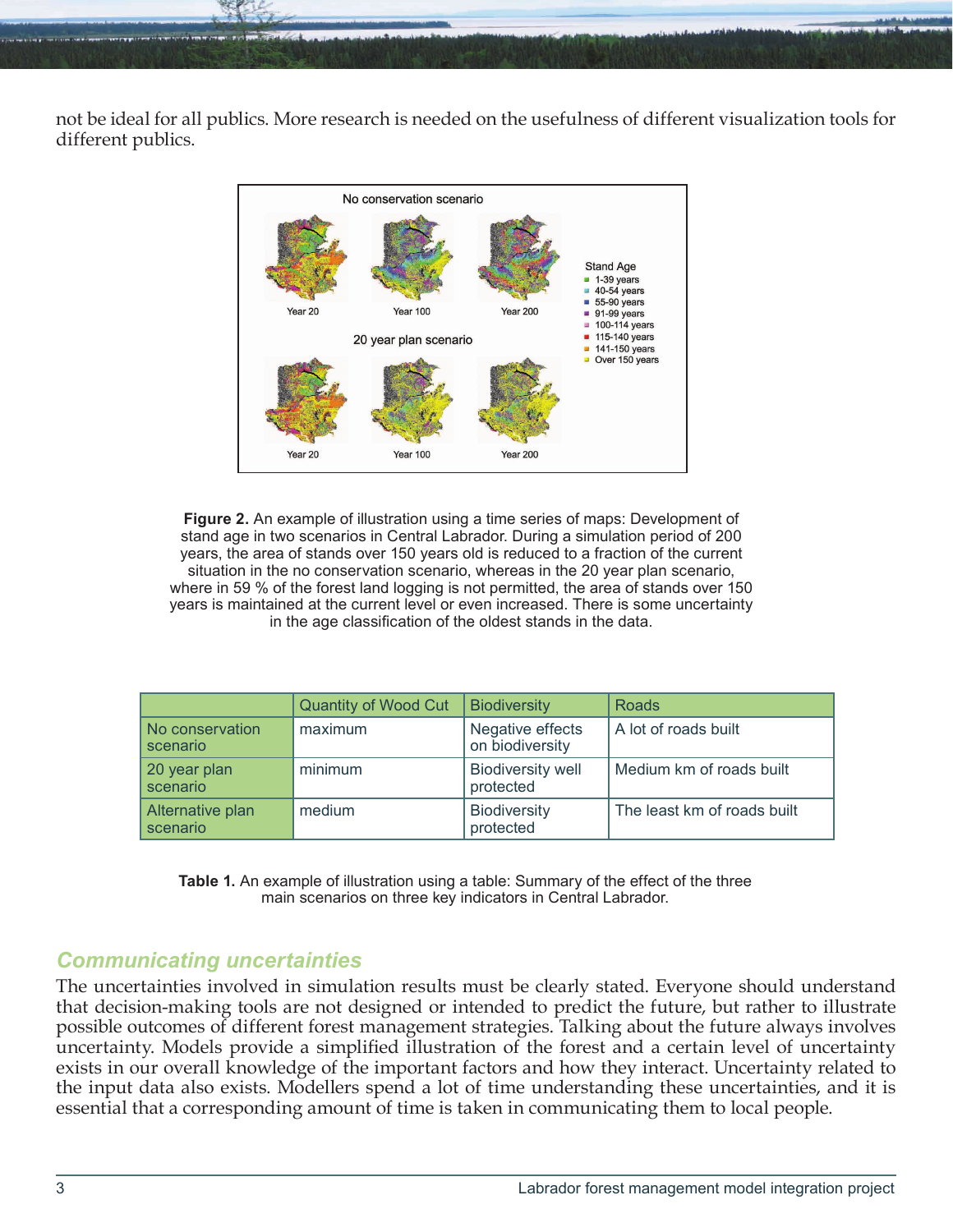## **Social learning and changing perceptions**

Social learning refers to situations where people learn from one another. A meeting with a presentation followed by a period of in-depth discussion may enhance social learning. People have the opportunity to hear and appreciate diverse opinions and relate them to their prior knowledge. Even if participants do not change their opinions after hearing opposing views, learning to understand other perspectives has the potential to reduce conflict.

Social learning refers to a process during which all parties learn. Thus social learning is not limited to the public; forest managers and modellers may also learn new insights from the simulation results, or the discussion following their presentation. Thus, experts should be open to learning and also appreciate local knowledge that may be different from their own technical knowledge.

The efficiency of a message in changing perceptions depends on various factors. Some of those factors relate to the message and the way it is delivered. Others relate to people's prior knowledge of the issue, prior attitudes and the personal relevance of the matter. A higher level of prior knowledge facilitates understanding, but often results in more resistance to change. For example, in our Labrador case study, we found that forestry professionals reported having changed their minds less often than other forest users.

Research in connection with the Labrador project indicates that communicating simulation results to local people is useful and generates learning. Most participants reported that they had learned something and many also reported that they changed their minds. Many participants, who had not yet formed an opinion concerning certain questions, did so during the presentation and discussion. Forest users gained more confidence in the current forest management plan and were motivated to further participate. Forestry professionals learned about the relationships between cut block size and the fine-scale protection network and the amount of roads required. Different types of prior knowledge resulted in people learning different things even when they were presented the same information.

People's perceptions regarding forests and forestry may be changed by providing information on the long-term effects of various forest management strategies in a large area. Collaborative modeling and sharing scenario results with local people has the potential to achieve better management plans and a more supportive public.

#### **Management Recommendations**

- Public participation processes should include frequent communication of scenario results to local people.
- Different forest user groups should be given the opportunity to give their input to the modeling process.
- Locally-relevant issues and indicators should be selected.
- The value of local knowledge must be respected.
- All participants in modeling and planning processes should be open to learning.
- Communication amongst all participants is critical.
- Uncertainties, inherent in all modeling results, must be communicated to all involved parties.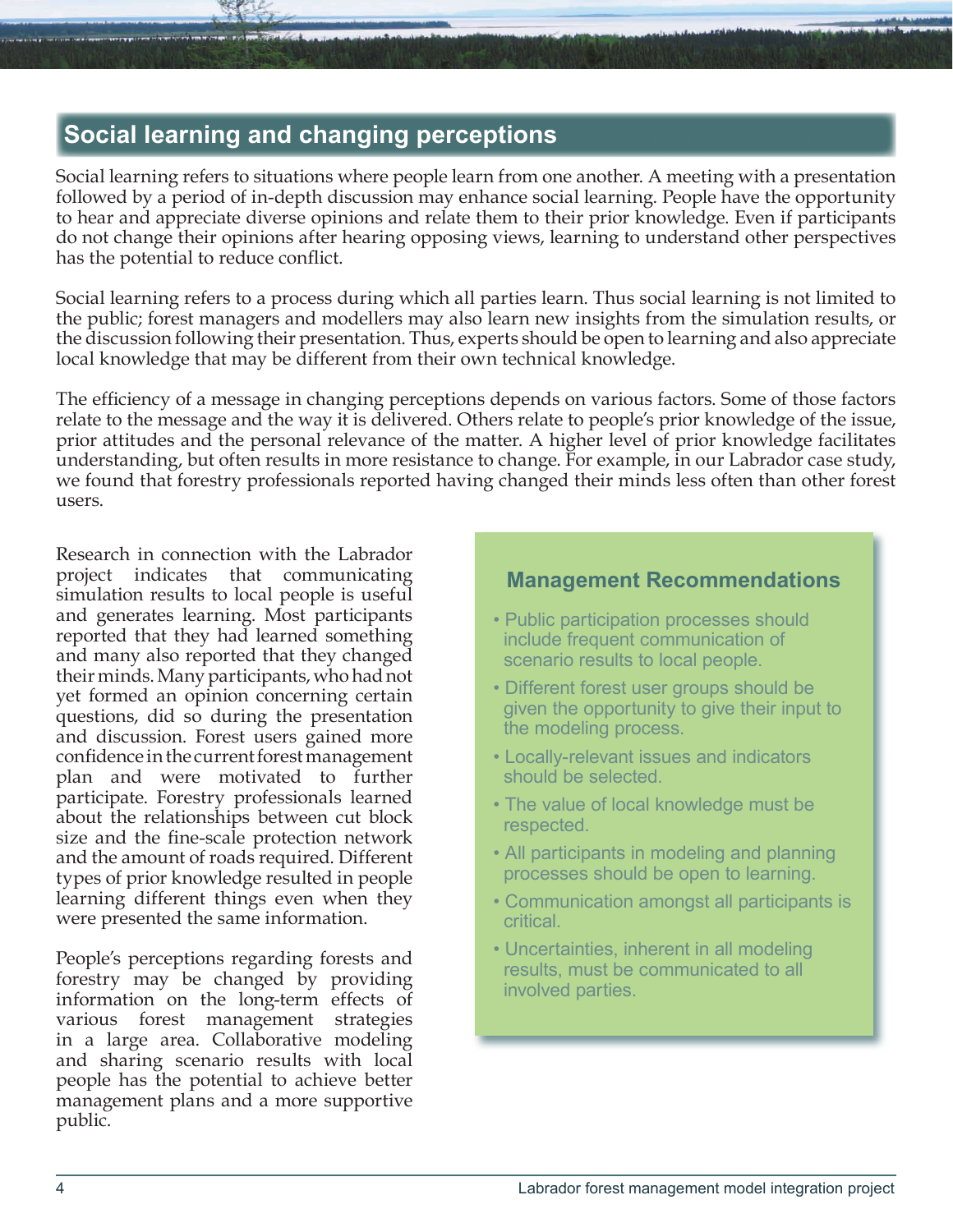### **Further reading**

Berninger, K., Kneeshaw, D. and Messier, C. 2009. *The role of cultural models in local perceptions of SFM differences and similarities of interest groups from three boreal regions.* J. of Enviro. Manage. 90: 740-751

Berninger, K., Kneeshaw, D. & Messier, C. 2009. *Effects of presenting forest simulation results on the forest values and attitudes of forestry professionals and other forest users in Central Labrador.* For. Pol. and Econ. 11: 140-147.

Daniels, S.E. and Walker, G.B. 1996. *Collaborative learning: improving public deliberation in ecosystem-based management.* Enviro. Imp. Ass. Rev. 16(2): 71-102.

Schusler, T.M., Decker, D.J. and Pfeffer, M.J. 2003. *Social learning for collaborative natural resource management.* Soc. and Nat. Res. 15: 309-326.

Sheppard, S.R.J., Lewis, J.L. and Akai, C. 2004. *Landscape visualization: An extension guide for First Nations and rural communities.* Edmonton, AB. Sustainable Forest Management Network.

Sturtevant, B., Fall, A., Kneeshaw, D., Simon, N., Papaik, M., Berninger, K., Doyon, F., Morgan, D. and Messier, C. 2007. *A toolkit modeling approach for sustainable forest management planning: Achieving balance between science and local needs.* Ecol. and Soc. 12(2): 7. [http://www.ecologyandsociety.org/vol12/iss2/](http://www.ecologyandsociety.org/vol12/iss2/art7/) [art7/](http://www.ecologyandsociety.org/vol12/iss2/art7/)

Wilson, J.S. and McGaughey, R.J. 2000. *Landscape-scale forest information: What is sufficient and what is appropriate?* J. For. 98 (12): 21-27.